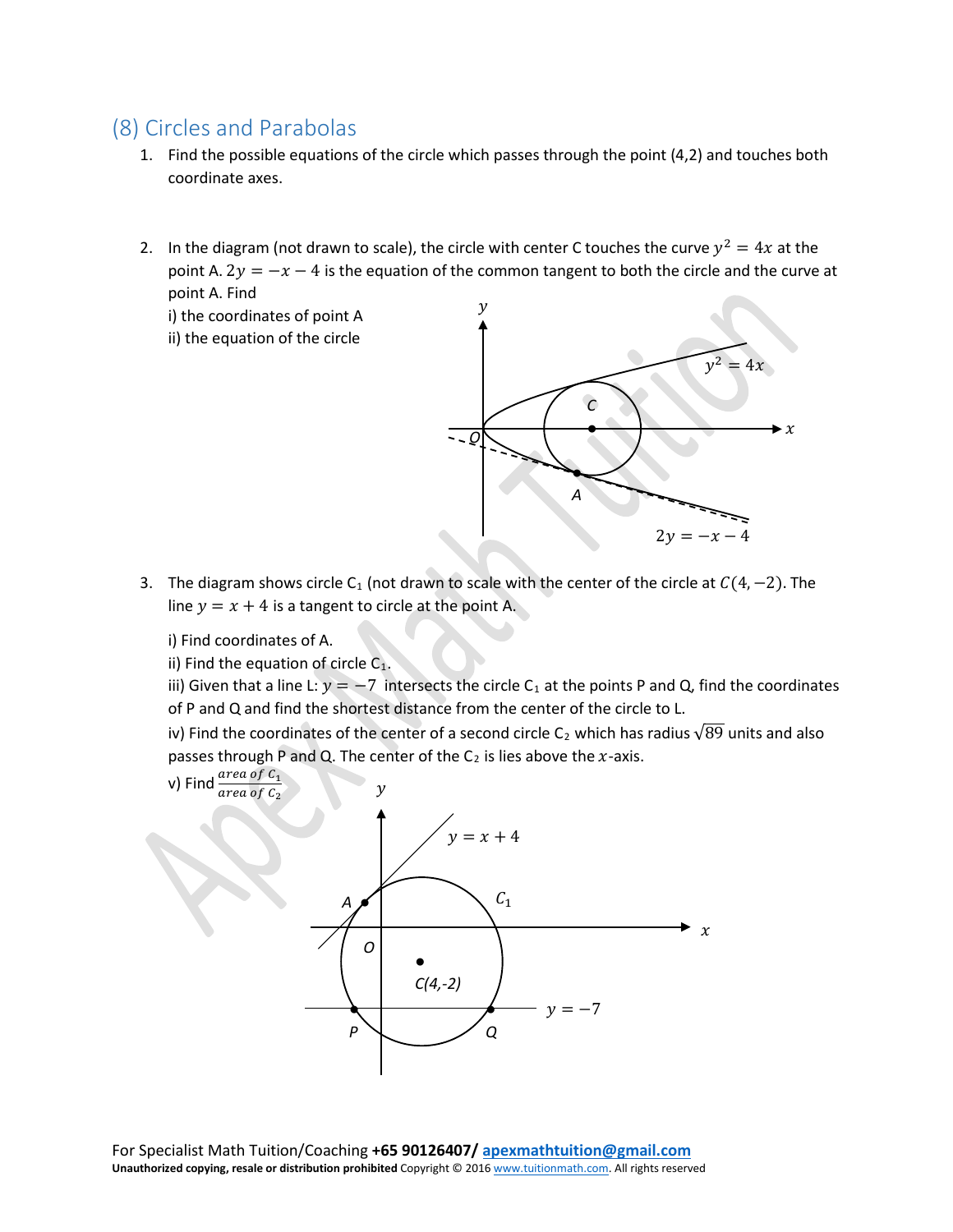- 4. The diagram shows a circle C with center M and radius 2 units. The circle touches the  $x$ -axis at the point A(6,0) and the line OB is a tangent to the circle at the point B. Find
	- i) the coordinates of center M,
	- ii) the equation of the circle
	- iii) the equation of the line OB.



- 5. Given that the circle passes through the points  $A(1,6)$  and  $B(5,8)$  and has radius 5, find the equation of the circle.
- 6. The diagram shows the circle C with equation  $x^2 + y^2 2x 10y + 21 = 0$  and the line L with equation  $2y = 4x - 9$ .

i) Find the coordinates of the centre and the radius of the Circle C

- ii) Find the coordinates of the point on the line L which is closest to the Circle C
- iii) Find the equation of the circle which is a reflection of Circle C on the line L.



- 7. Find the equation of the circle that has its center at  $(4,3)$  and has a tangent whose equation is given by  $y = 3x + 1$
- 8. Find the equation of the circle which passes through the origin and the points  $A(3,1)$  and  $B(-1, -1)$ .